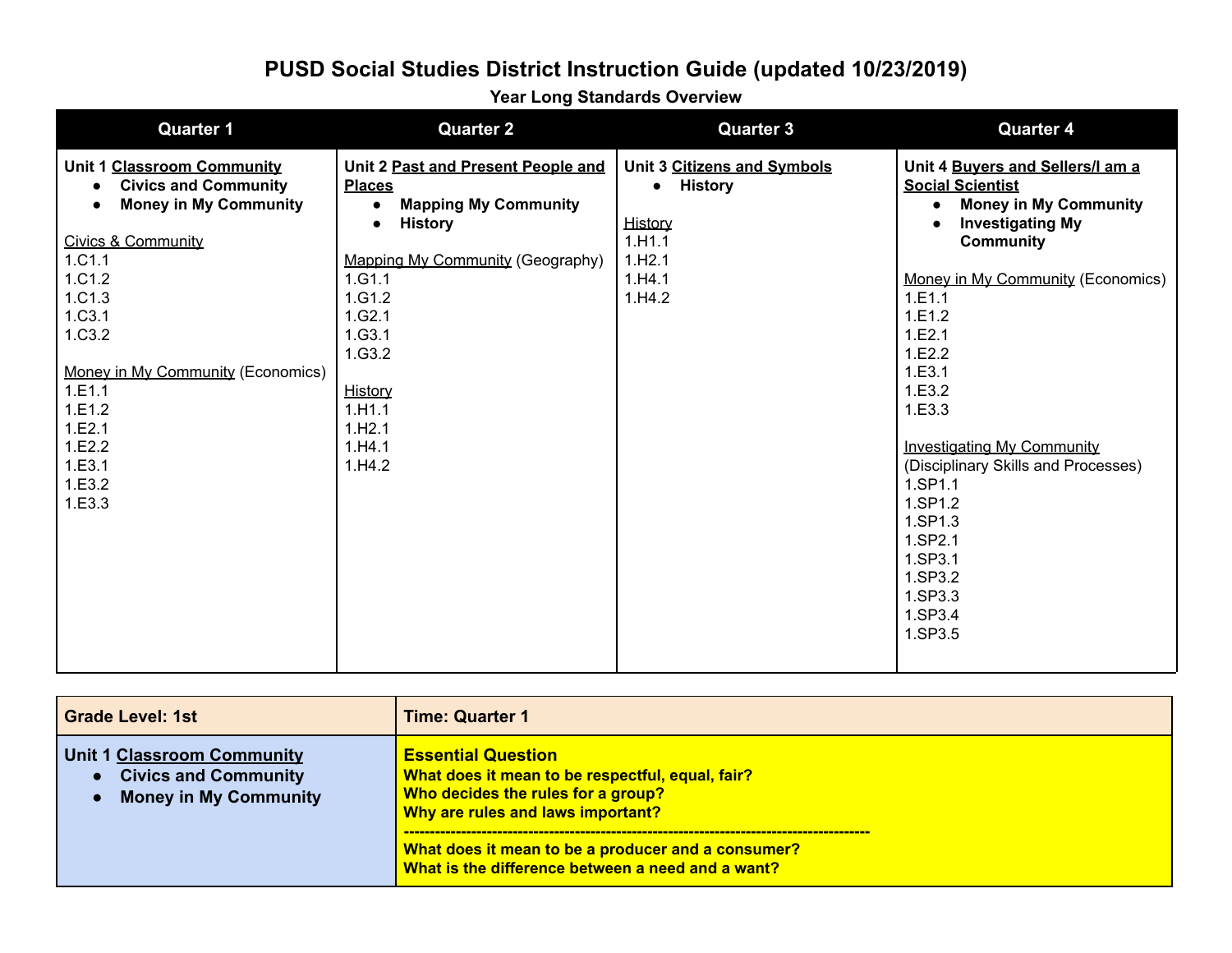|                                                                                                                                                                                                                                                                                                                                                                                                                                                                                                                                                                                                                                                                                                                                                                                                                                                                                                                                                                                                                                                                                                                                                                                                                                                                                                                                              | What does it mean to make an income?<br>What is a job and why do people work?                                                                                                                                                                                                                                                                                                                                                                            |                                                                                                                                                                                                                                                                            |                                                                                                                                                                                                                                                                                                                                                                                                                                                                                                                                |
|----------------------------------------------------------------------------------------------------------------------------------------------------------------------------------------------------------------------------------------------------------------------------------------------------------------------------------------------------------------------------------------------------------------------------------------------------------------------------------------------------------------------------------------------------------------------------------------------------------------------------------------------------------------------------------------------------------------------------------------------------------------------------------------------------------------------------------------------------------------------------------------------------------------------------------------------------------------------------------------------------------------------------------------------------------------------------------------------------------------------------------------------------------------------------------------------------------------------------------------------------------------------------------------------------------------------------------------------|----------------------------------------------------------------------------------------------------------------------------------------------------------------------------------------------------------------------------------------------------------------------------------------------------------------------------------------------------------------------------------------------------------------------------------------------------------|----------------------------------------------------------------------------------------------------------------------------------------------------------------------------------------------------------------------------------------------------------------------------|--------------------------------------------------------------------------------------------------------------------------------------------------------------------------------------------------------------------------------------------------------------------------------------------------------------------------------------------------------------------------------------------------------------------------------------------------------------------------------------------------------------------------------|
| <b>Standards</b>                                                                                                                                                                                                                                                                                                                                                                                                                                                                                                                                                                                                                                                                                                                                                                                                                                                                                                                                                                                                                                                                                                                                                                                                                                                                                                                             | <b>Objectives/ I Can</b>                                                                                                                                                                                                                                                                                                                                                                                                                                 | <b>Key Vocabulary</b>                                                                                                                                                                                                                                                      | <b>Resources/Assessments</b>                                                                                                                                                                                                                                                                                                                                                                                                                                                                                                   |
| Civic virtues and democratic principles are<br>key components of the American political<br>system.<br>1.C1.1 Apply values of respect, responsibility,<br>equality, and fairness as a member of a<br>community.<br>1.C1.2 Follow agreed upon rules for<br>discussions when responding to others and<br>making decisions including consensus building<br>procedures.<br>1.C1.3 Compare one's own thoughts and<br>opinions with others' perspectives.<br>An understanding of civic and political<br>institutions in society and the principles<br>these institutions are intended to reflect<br>including knowledge about law, politics,<br>and government are essential to effective<br>citizenship.<br>1.C3.1 Explain the importance of rules and<br>laws in our community. Key purposes include<br>but are not limited to provide order, protect<br>rights, provide benefits, assign responsibilities,<br>and limit the power of people in authority.<br>1.C3.2 Explain the role and function of local<br>governments. Key functions include but are<br>not limited to make laws, carry out laws,<br>enforce laws, manage conflicts, and protect<br>the community. Key concepts include but are<br>limited to type of government and its leaders<br>including the current Governor and President<br>and Vice President of the United States. | . I can tell how I can be respectful, equal, and<br>fair in school and community.<br>• I can agree upon classroom decisions.<br>. I can follow rules of working in a group.<br>. I can compare my thoughts and opinions with<br>others'.<br>. I can explain why rules and laws are<br>important in our community.<br>• I can identify occupations in our community.<br>. I can identify skills and education needed for<br>occupations in our community. | respect<br>responsibility<br>equality<br>fairness<br>community<br>consensus<br>procedures<br>decision<br>thoughts<br>opinions<br>perspectives<br>rules<br>laws<br>role<br>function<br>local<br>law<br>manage<br>protect<br>community<br>occupations<br>skills<br>education | <b>Econ Ed Link</b><br><b>Match Fish Tank (Science and SS)</b><br>Lessons 1 and 2: Citizenship and Our<br>Social Contract: HERE<br>Lessons 1 and 2: Citizenship and Our<br>Social Contract: HERE<br>Reading Street and Social Studies for<br>Unit 1: HERE<br>*This lesson was made with "Sam,<br>Come Back" but could be used<br>throughout unit 1 as an idea.<br><b>ThinkLaw Materials:</b><br>ThinkLawCurriculum<br>ThinkLaw A Tisket, A Tasket (different<br>perspectives)<br><b>King Midas</b><br>(greed, decision making) |
| A financially literate individual understands<br>to manage income, spending, and<br>investment.<br>1.E1.1 Identify different occupations and the                                                                                                                                                                                                                                                                                                                                                                                                                                                                                                                                                                                                                                                                                                                                                                                                                                                                                                                                                                                                                                                                                                                                                                                             | • I can tell why it is important to save and<br>spend money.<br>. I can tell how needs and wants affect<br>decision making.                                                                                                                                                                                                                                                                                                                              | save<br>spend<br>money<br>needs                                                                                                                                                                                                                                            |                                                                                                                                                                                                                                                                                                                                                                                                                                                                                                                                |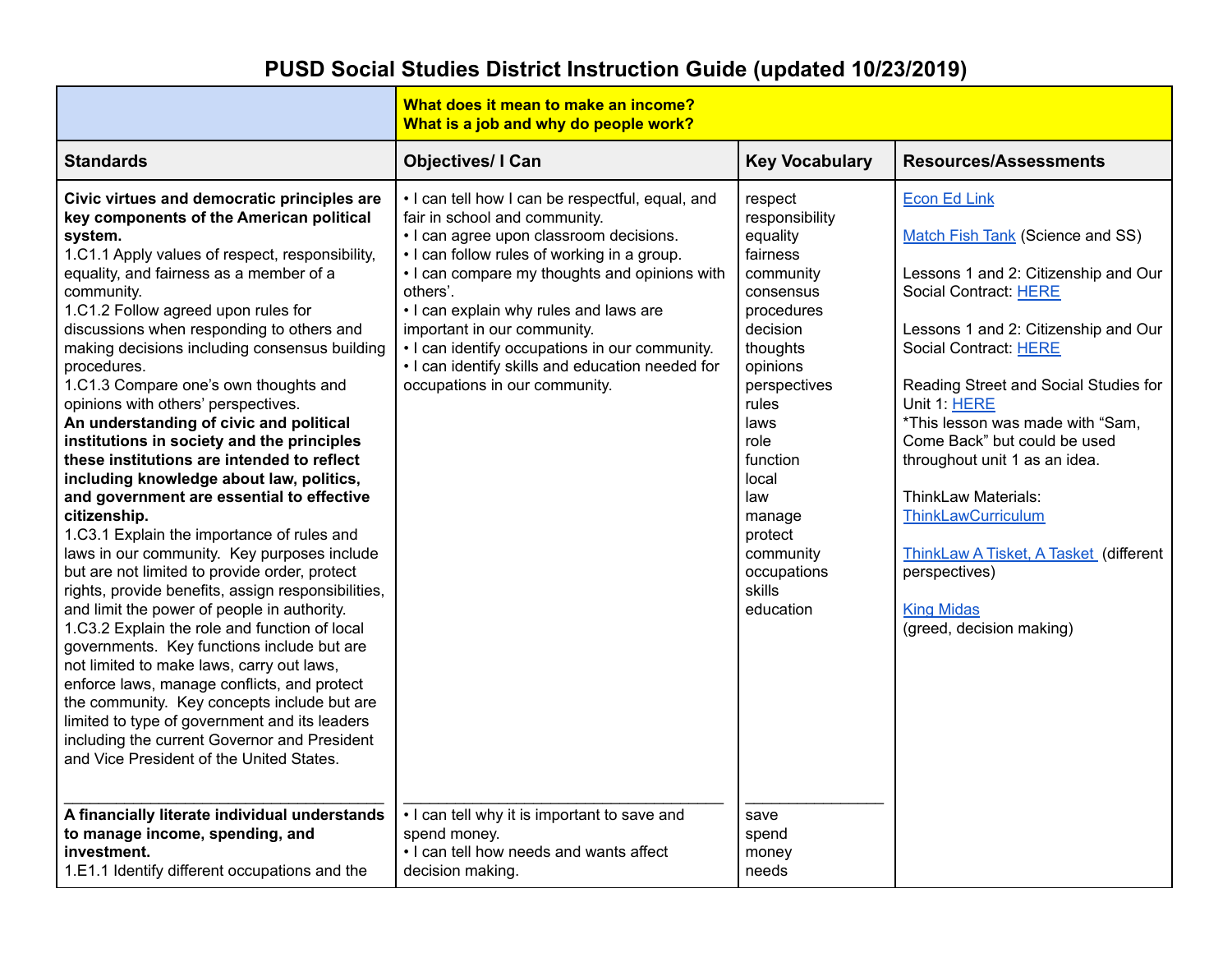| <b>Grade Level: 1st</b>                                                                              | Time: Quarter 2                                                                                                                                                                                                                                                                                                                                                                                                                                                                                             |                             |                                                                        |
|------------------------------------------------------------------------------------------------------|-------------------------------------------------------------------------------------------------------------------------------------------------------------------------------------------------------------------------------------------------------------------------------------------------------------------------------------------------------------------------------------------------------------------------------------------------------------------------------------------------------------|-----------------------------|------------------------------------------------------------------------|
| Unit 2 Past and Present People and<br><b>Places</b><br><b>Mapping My Community</b><br><b>History</b> | <b>Essential Question</b><br>Who decides what goes on a map?<br>What are some reasons maps change over time?<br>What stories do maps tell?<br>What information can a map give?<br>How do people adapt to their environment?<br>What are some symbols of our country and what ideas and values do they represent?<br>Who are important people in our country, both past and present?<br>Why is knowing one's rights and responsibilities important to citizenship?<br>Why do we celebrate national holidays? |                             |                                                                        |
| <b>Standards</b>                                                                                     | <b>Objectives/I Can</b>                                                                                                                                                                                                                                                                                                                                                                                                                                                                                     | <b>Key Vocabulary</b>       | <b>Resources/Assessments</b>                                           |
| The use of geographic representations and<br>tools helps individuals understand their<br>world.      | can use, explore and construct maps and<br>graphs.<br>• I can use a grid to locate a place.                                                                                                                                                                                                                                                                                                                                                                                                                 | construct<br>maps<br>graphs | <b>Read Works</b><br>How to Draw a Map<br><b>Native American Homes</b> |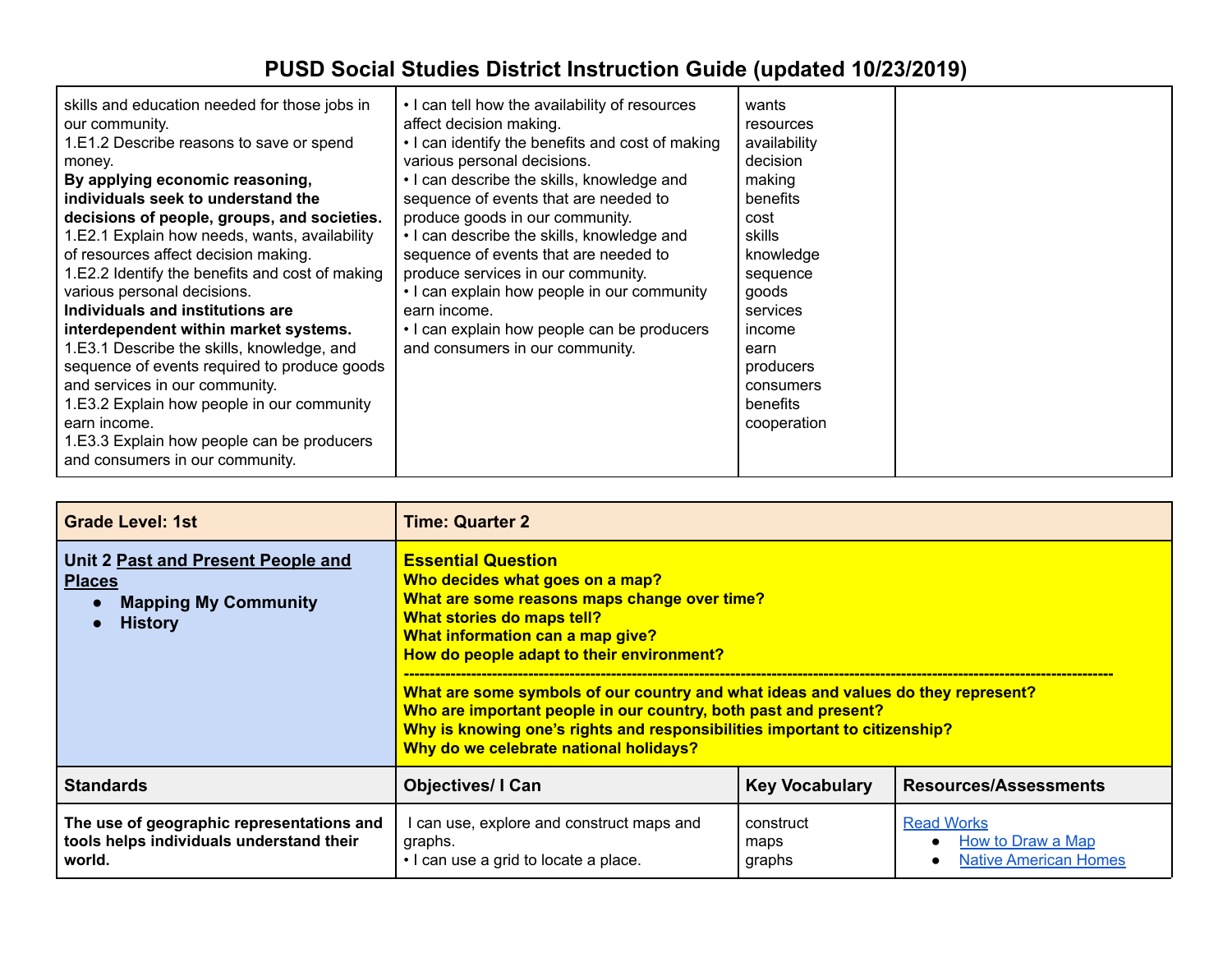| 1.G1.1 Use, explore and construct maps,<br>graphs and other geographical representations<br>to support content focus.<br>Key concepts include but are<br>not limited physical features<br>(rivers, lakes, mountains,<br>landforms, desert) and human<br>features (dams, cities, parks,<br>hospitals, schools, railroad<br>tracks, farms, factories,<br>houses).<br>1.G1.2 Use a grid to locate a place. | • I can compare how human activities affect<br>culture and the environment now and in the<br>past.<br>• I can tell why and how people, goods and<br>ideas move from place to place.<br>• I can compare places past and present.                                | rivers<br>lakes<br>mountains<br>landforms<br>desert<br>cities<br>parks<br>hospitals<br>railroad<br>tracks<br>hospitals<br>farms | Who Were the Pilgrims?<br>$\bullet$<br><b>Social Studies for Kids</b><br>Education.com<br><b>Wants VS Needs</b><br>$\bullet$<br><b>Nat Geo for Kids</b><br>Match Fish Tank (Science and SS)<br>Reading Street and Social Studies for |
|---------------------------------------------------------------------------------------------------------------------------------------------------------------------------------------------------------------------------------------------------------------------------------------------------------------------------------------------------------------------------------------------------------|----------------------------------------------------------------------------------------------------------------------------------------------------------------------------------------------------------------------------------------------------------------|---------------------------------------------------------------------------------------------------------------------------------|--------------------------------------------------------------------------------------------------------------------------------------------------------------------------------------------------------------------------------------|
|                                                                                                                                                                                                                                                                                                                                                                                                         |                                                                                                                                                                                                                                                                | factories                                                                                                                       | Unit 2: HERE                                                                                                                                                                                                                         |
| Human-environment interactions are                                                                                                                                                                                                                                                                                                                                                                      |                                                                                                                                                                                                                                                                | grid                                                                                                                            | *Made with "Community Helpers" in                                                                                                                                                                                                    |
| essential aspects of human life in all                                                                                                                                                                                                                                                                                                                                                                  |                                                                                                                                                                                                                                                                | locate                                                                                                                          | unit 2                                                                                                                                                                                                                               |
| societies.                                                                                                                                                                                                                                                                                                                                                                                              |                                                                                                                                                                                                                                                                | culture                                                                                                                         | * This would be a perfect unit to bring                                                                                                                                                                                              |
| 1.G2.1 Compare how human activities affect                                                                                                                                                                                                                                                                                                                                                              |                                                                                                                                                                                                                                                                | environment                                                                                                                     | back visits to local Fire Station if we                                                                                                                                                                                              |
| culture and the environment now and in the                                                                                                                                                                                                                                                                                                                                                              |                                                                                                                                                                                                                                                                | now                                                                                                                             | wanted to.                                                                                                                                                                                                                           |
| past.                                                                                                                                                                                                                                                                                                                                                                                                   |                                                                                                                                                                                                                                                                | past                                                                                                                            |                                                                                                                                                                                                                                      |
| Such as agriculture, industrialization,                                                                                                                                                                                                                                                                                                                                                                 |                                                                                                                                                                                                                                                                | goods                                                                                                                           | The Stonecutter (Japanese folktale)                                                                                                                                                                                                  |
| urbanization, and human migration.                                                                                                                                                                                                                                                                                                                                                                      |                                                                                                                                                                                                                                                                | Ideas                                                                                                                           | (Wants vs. needs)                                                                                                                                                                                                                    |
| <b>Examining human population and</b>                                                                                                                                                                                                                                                                                                                                                                   |                                                                                                                                                                                                                                                                | transportation                                                                                                                  |                                                                                                                                                                                                                                      |
| movement helps individuals understand                                                                                                                                                                                                                                                                                                                                                                   |                                                                                                                                                                                                                                                                | immigration                                                                                                                     |                                                                                                                                                                                                                                      |
| past, present, and future conditions on                                                                                                                                                                                                                                                                                                                                                                 |                                                                                                                                                                                                                                                                | education                                                                                                                       |                                                                                                                                                                                                                                      |
| earth's surface.                                                                                                                                                                                                                                                                                                                                                                                        |                                                                                                                                                                                                                                                                | technology                                                                                                                      | National Geographic Neighborhood                                                                                                                                                                                                     |
| 1.G3.1 Explain why and how people, goods,                                                                                                                                                                                                                                                                                                                                                               |                                                                                                                                                                                                                                                                | natural                                                                                                                         | Map                                                                                                                                                                                                                                  |
| and ideas move from place to place.                                                                                                                                                                                                                                                                                                                                                                     |                                                                                                                                                                                                                                                                | resources                                                                                                                       |                                                                                                                                                                                                                                      |
| Key concepts include but are not<br>$\bullet$                                                                                                                                                                                                                                                                                                                                                           |                                                                                                                                                                                                                                                                | places                                                                                                                          | National Geographic Park Map                                                                                                                                                                                                         |
| limited to transportation, immigration,                                                                                                                                                                                                                                                                                                                                                                 |                                                                                                                                                                                                                                                                |                                                                                                                                 |                                                                                                                                                                                                                                      |
| education, technology, and natural<br>resources.                                                                                                                                                                                                                                                                                                                                                        |                                                                                                                                                                                                                                                                |                                                                                                                                 | <b>National Geographic:</b>                                                                                                                                                                                                          |
| 1.G3.2 Compare places past and present as it                                                                                                                                                                                                                                                                                                                                                            |                                                                                                                                                                                                                                                                |                                                                                                                                 | <b>Mapping Storybooks</b>                                                                                                                                                                                                            |
| relates to content focus.                                                                                                                                                                                                                                                                                                                                                                               |                                                                                                                                                                                                                                                                |                                                                                                                                 |                                                                                                                                                                                                                                      |
|                                                                                                                                                                                                                                                                                                                                                                                                         |                                                                                                                                                                                                                                                                |                                                                                                                                 |                                                                                                                                                                                                                                      |
| 1.H1.1 Explain how ideas and innovation can<br>contribute to a community by utilizing primary<br>sources (artifacts, photographs, newspapers,<br>speakers) and secondary sources<br>(biographies, stories, articles).<br>• Key examples include but are not limited<br>to farming by irrigation, architecture, writing                                                                                  | I can explain how ideas can contribute<br>$\bullet$<br>to a community.<br>I can use a variety of sources, such as<br>$\bullet$<br>biographies, artifacts, and<br>newspapers.<br>I can explain the benefits of working<br>$\bullet$<br>together in a community. | Biography<br>Primary source<br>Secondary source<br>Innovation<br>Irrigation<br>Architecture<br>Inventions                       |                                                                                                                                                                                                                                      |
| and inventions as they support content focus.                                                                                                                                                                                                                                                                                                                                                           | I can identify and describe American<br>$\bullet$                                                                                                                                                                                                              | <b>Artifacts</b>                                                                                                                |                                                                                                                                                                                                                                      |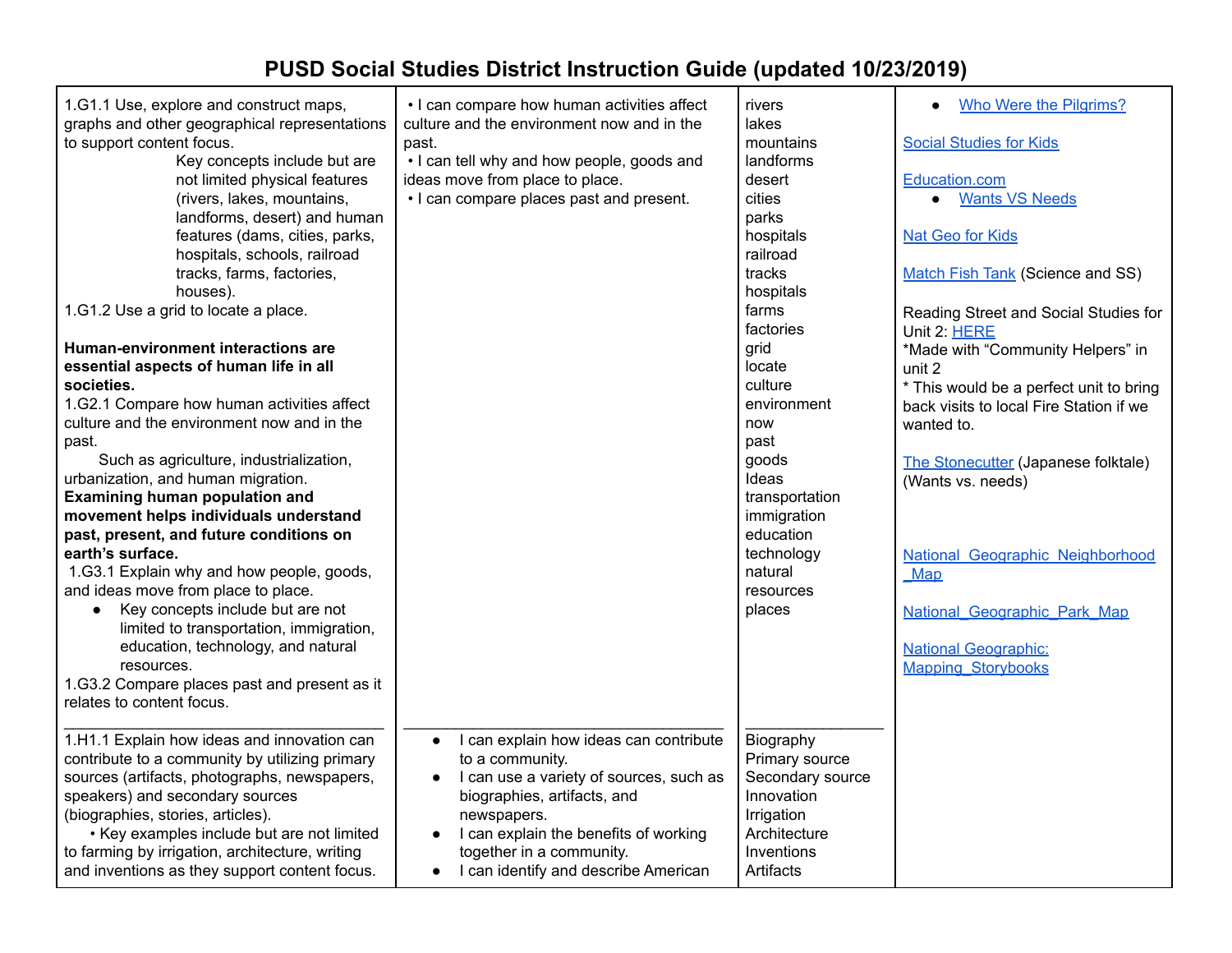| <b>Grade Level: 1st</b>                                                                       | <b>Time: Quarter 3</b>                                                                                                                                                                                                                                                                                    |                             |                                 |
|-----------------------------------------------------------------------------------------------|-----------------------------------------------------------------------------------------------------------------------------------------------------------------------------------------------------------------------------------------------------------------------------------------------------------|-----------------------------|---------------------------------|
| <b>Unit 3 Citizens and Symbols</b><br><b>History</b>                                          | <b>Essential Question</b><br>What are some symbols of our country and what ideas and values do they represent?<br>Who are important people in our country, both past and present?<br>Why is knowing one's rights and responsibilities important to citizenship?<br>Why do we celebrate national holidays? |                             |                                 |
| <b>Standards</b>                                                                              | <b>Objectives/I Can</b>                                                                                                                                                                                                                                                                                   | <b>Key Vocabulary</b>       | <b>Resources/Assessments</b>    |
| 1.H1.1 Explain how ideas and innovation can<br>contribute to a community by utilizing primary | can explain how ideas can contribute<br>$\bullet$<br>to a community.                                                                                                                                                                                                                                      | Biography<br>Primary source | <b>Read Works</b><br><b>MLK</b> |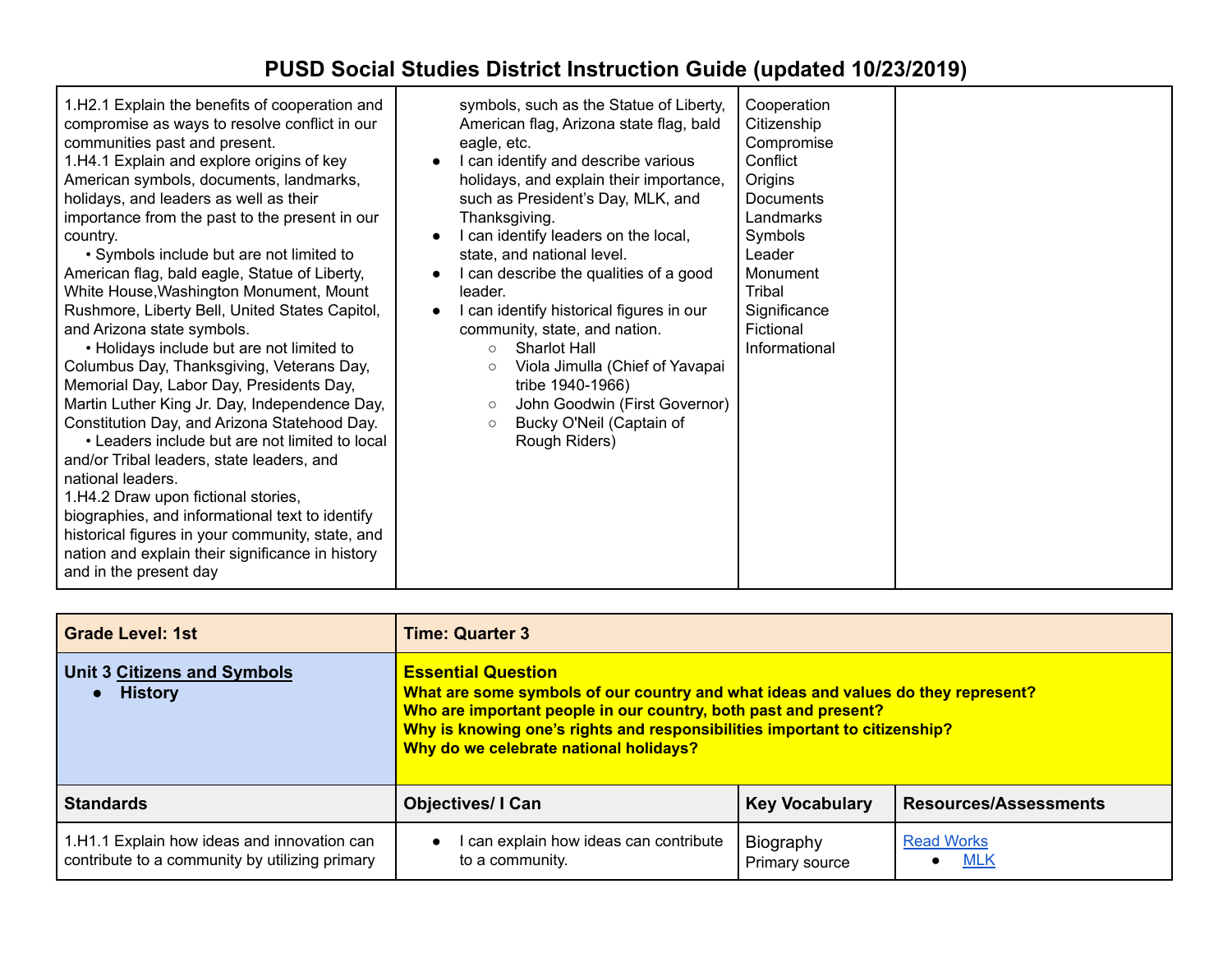sources (artifacts, photographs, newspapers, speakers) and secondary sources (biographies, stories, articles).

• Key examples include but are not limited to farming by irrigation, architecture, writing and inventions as they support content focus. 1.H2.1 Explain the benefits of cooperation and compromise as ways to resolve conflict in our communities past and present.

1.H4.1 Explain and explore origins of key American symbols, documents, landmarks, holidays, and leaders as well as their importance from the past to the present in our country.

• Symbols include but are not limited to American flag, bald eagle, Statue of Liberty, White House,Washington Monument, Mount Rushmore, Liberty Bell, United States Capitol, and Arizona state symbols.

• Holidays include but are not limited to Columbus Day, Thanksgiving, Veterans Day, Memorial Day, Labor Day, Presidents Day, Martin Luther King Jr. Day, Independence Day, Constitution Day, and Arizona Statehood Day.

• Leaders include but are not limited to local and/or Tribal leaders, state leaders, and national leaders.

1.H4.2 Draw upon fictional stories,

biographies, and informational text to identify historical figures in your community, state, and nation and explain their significance in history and in the present day

- I can use a variety of sources, such as biographies, artifacts, and newspapers.
- I can explain the benefits of working together in a community.
- I can identify and describe American symbols, such as the Statue of Liberty, American flag, Arizona state flag, bald eagle, etc.
- I can identify and describe various holidays, and explain their importance, such as President's Day, MLK, and Thanksgiving.
- I can identify leaders on the local, state, and national level.
- I can describe the qualities of a good leader.
- I can identify historical figures in our community, state, and nation.
	- Sharlot Hall
	- Viola Jimulla (Chief of Yavapai tribe 1940-1966)
	- John Goodwin (First Governor)
	- Bucky O'Neil (Captain of Rough Riders)

Secondary source Innovation Irrigation **Architecture** Inventions **Artifacts Cooperation** Compromise **Conflict Origins Documents Landmarks** Symbols Leader Monument **Tribal Significance** Fictional

Informational

● George [Washington](https://www.readworks.org/article/George-Washington/94ac1221-e916-40b1-b0a6-53da5b0a156e#!articleTab:content/) ● [President's](https://www.readworks.org/article/Presidents-Day/ec1138cd-568d-4fa3-80cc-0ce33f7b0c97#!articleTab:content/) Day [Symbols](http://www.c3teachers.org/inquiries/symbols/) 1.SP3.5, 1.C1.2, 1.C1.3, 1.H4.1 The [President-1](http://www.c3teachers.org/inquiries/the-president/).SP3.5, 1.H4.1, 1.C1.1, 1.C1.2, 1.C1.3, 1.C3.2, 1.C3.3 Nat Geo for [Kids](https://kids.nationalgeographic.com/) Social [Studies](http://socialstudiesforkids.com/) for Kids Smithsonian K-5 (primary sources) [Tolerance.org](https://www.tolerance.org) ● My Family [Journey](https://www.tolerance.org/lesson/my-family-journey) (Different cultures) [Match](https://www.matchfishtank.org) Fish Tank (Science and SS) [Holidays](https://www.teacherspayteachers.com/Product/Holidays-Around-the-World-Christmas-Around-the-World-Christmas-Activities-1000141) Around the World ThinkLaw Legends of the [Evergreen](https://drive.google.com/drive/folders/1mkGCi5vyLZYRdgok3917IUvIc5ahYs1Y) (Holidays) [ThinkLaw](https://docs.google.com/presentation/d/1P9gmoCb8ydZ-KrRxOGWLzfv6znZ_UaOZp7FVKY_AZVw/edit) Little Boy Blue (different perspectives) [ThinkLaw](https://docs.google.com/presentation/d/1chrizYLVWa5QwGP_egFaPf1EsY5H80oQUoYf0ymIRmk/edit#slide=id.p) Chicken Little (Different sources) Reading Street and Social Studies for Unit 3: [HERE](http://www.c3teachers.org/wp-content/uploads/2015/09/NewYork_1_Family_Stories.pdf) and the Lesson Plan **[HERE](https://docs.google.com/document/d/1_hKeu64QVrBWWygLraxNrY1Bxi8Fod-uj9C9-JPZNt4/edit)** \*Family Stories and What They Tell us About the Past American Symbols Social Studies Lesson Options [HERE](https://docs.google.com/document/d/1_cWEaoUvsbLcCCePpiPVgmW5M09YFSCVXUoQ6P_RCZA/edit)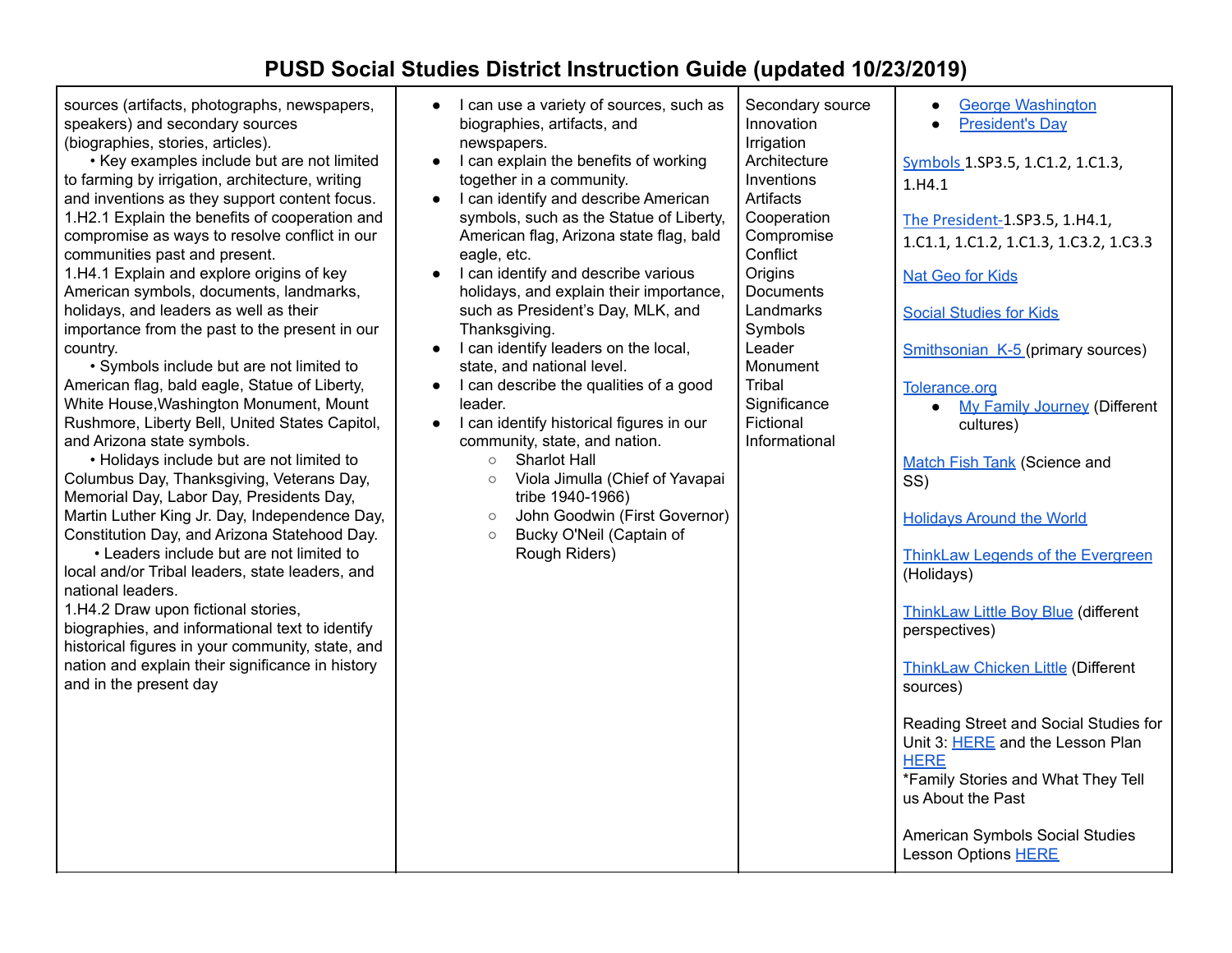|  | vmnol |
|--|-------|
|--|-------|

| <b>Grade Level: 1st</b>                                                                                                                                                                                                                                                                                                                                                                                                                                                                                                                                                                                                                                                                                                                                                                   | <b>Time: Quarter 4</b>                                                                                                                                                                                                                                                                                                                                                                                                                                                                                                                                                                                            |                                                                                                                                                                                                                     |                                                                                                                                                                                                                                                                                                                                     |
|-------------------------------------------------------------------------------------------------------------------------------------------------------------------------------------------------------------------------------------------------------------------------------------------------------------------------------------------------------------------------------------------------------------------------------------------------------------------------------------------------------------------------------------------------------------------------------------------------------------------------------------------------------------------------------------------------------------------------------------------------------------------------------------------|-------------------------------------------------------------------------------------------------------------------------------------------------------------------------------------------------------------------------------------------------------------------------------------------------------------------------------------------------------------------------------------------------------------------------------------------------------------------------------------------------------------------------------------------------------------------------------------------------------------------|---------------------------------------------------------------------------------------------------------------------------------------------------------------------------------------------------------------------|-------------------------------------------------------------------------------------------------------------------------------------------------------------------------------------------------------------------------------------------------------------------------------------------------------------------------------------|
| Unit 4 Buyers and Sellers/I am a Social<br><b>Scientist</b><br><b>Money in My Community</b><br>$\bullet$<br><b>Investigating My Community</b>                                                                                                                                                                                                                                                                                                                                                                                                                                                                                                                                                                                                                                             | <b>Essential Question</b><br>What does it mean to be a producer and a consumer?<br>What is the difference between a need and a want?<br>What does it mean to make an income?<br>What is a job and why do people work?<br>Why is it important to know the order of events?<br>Why is it important to know how past events affect my life?<br>How are different cultures alike and different?<br>Why is it important to be involved in my community?<br>What are ways that I can help my community?                                                                                                                 |                                                                                                                                                                                                                     |                                                                                                                                                                                                                                                                                                                                     |
| <b>Standards</b>                                                                                                                                                                                                                                                                                                                                                                                                                                                                                                                                                                                                                                                                                                                                                                          | <b>Objectives/ I Can</b>                                                                                                                                                                                                                                                                                                                                                                                                                                                                                                                                                                                          | <b>Key Vocabulary</b>                                                                                                                                                                                               | <b>Resources/Assessments</b>                                                                                                                                                                                                                                                                                                        |
| A financially literate individual<br>understands to manage income, spending,<br>and investment.<br>1.E1.1 Identify different occupations and the<br>skills and education needed for those jobs in<br>our community.<br>1.E1.2 Describe reasons to save or spend<br>money.<br>By applying economic reasoning,<br>individuals seek to understand the<br>decisions of people, groups, and societies.<br>1.E2.1 Explain how needs, wants, availability<br>of resources affect decision making.<br>1.E2.2 Identify the benefits and cost of making<br>various personal decisions.<br>Individuals and institutions are<br>interdependent within market systems.<br>1.E3.1 Describe the skills, knowledge, and<br>sequence of events required to produce goods<br>and services in our community. | • I can tell why it is important to save and<br>spend money.<br>. I can tell how needs and wants affect<br>decision making.<br>• I can tell how the availability of resources<br>affect decision making.<br>• I can identify the benefits and cost of making<br>various personal decisions.<br>• I can describe the skills, knowledge and<br>sequence of events that are needed to<br>produce goods in our community.<br>• I can describe the skills, knowledge and<br>sequence of events that are needed to<br>produce services in our community.<br>• I can explain how people in our community<br>earn income. | save<br>spend<br>money<br>needs<br>wants<br>resources<br>availability<br>decision<br>making<br>benefits<br>cost<br>skills<br>knowledge<br>sequence<br>goods<br>services<br>income<br>earn<br>producers<br>consumers | <b>Econ Ed Link</b><br>Little Red Hen as a<br>consumer/producer<br>Economic Choices 1.E1.2, 1.E2.1,<br>1.E2.2, 1.E3.2/1.SP3.5<br><b>Wants VS Needs Poster</b><br><b>Nat Geo for Kids</b><br><b>Social Studies for Kids</b><br>Tolerance.org<br><b>My Family Journey (Different</b><br>cultures)<br>Match Fish Tank (Science and SS) |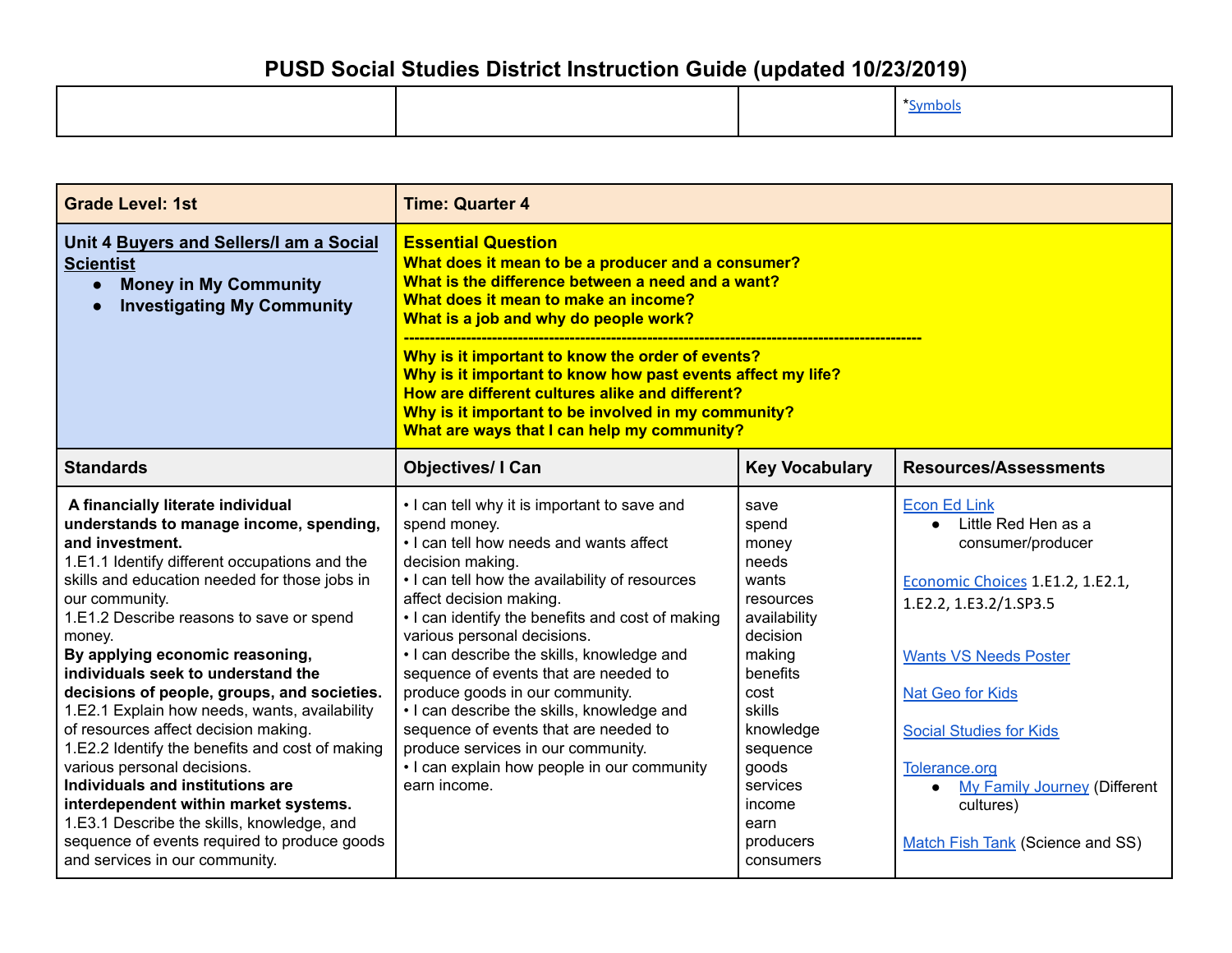| 1.E3.2 Explain how people in our community<br>earn income.<br>1.E3.3 Explain how people can be producers<br>and consumers in our community.                                                                                                                                                                                                                                                                                                                                                                                                                                                                                                                                                                                                                                                                                                                                                                                                                                                                                                                                                                                                                                                                                                                                                                                                                                                                                                                                                                                              |                                                                                                                                                                                                                                                                                                                                                                                                                                                                                                                                                                                                                                                                                              | benefits<br>cooperation                                                                                                                                                                                                                                                 | Reading Street and Social Studies for<br>Unit 3: Website HERE and Lesson<br>Plan HERE<br>*Family Stories and What They Tell<br>us About the Past                                                                                                                                                                                                                                                                                                                                                                                |
|------------------------------------------------------------------------------------------------------------------------------------------------------------------------------------------------------------------------------------------------------------------------------------------------------------------------------------------------------------------------------------------------------------------------------------------------------------------------------------------------------------------------------------------------------------------------------------------------------------------------------------------------------------------------------------------------------------------------------------------------------------------------------------------------------------------------------------------------------------------------------------------------------------------------------------------------------------------------------------------------------------------------------------------------------------------------------------------------------------------------------------------------------------------------------------------------------------------------------------------------------------------------------------------------------------------------------------------------------------------------------------------------------------------------------------------------------------------------------------------------------------------------------------------|----------------------------------------------------------------------------------------------------------------------------------------------------------------------------------------------------------------------------------------------------------------------------------------------------------------------------------------------------------------------------------------------------------------------------------------------------------------------------------------------------------------------------------------------------------------------------------------------------------------------------------------------------------------------------------------------|-------------------------------------------------------------------------------------------------------------------------------------------------------------------------------------------------------------------------------------------------------------------------|---------------------------------------------------------------------------------------------------------------------------------------------------------------------------------------------------------------------------------------------------------------------------------------------------------------------------------------------------------------------------------------------------------------------------------------------------------------------------------------------------------------------------------|
| <b>Chronological reasoning requires</b><br>understanding process of change and<br>continuity over time, which means<br>assessing similarities and difference<br>between historical periods and between the<br>past and present.<br>1.SP1.1 Place important life events in<br>chronological order on a timeline.<br>1.SP1.2 Understand how events of the past<br>affect students' lives and communities.<br>1.SP1.3 Generate questions about individuals<br>and groups who have shaped a significant<br>historical change.<br>Thinking within the discipline involves the<br>ability to identify, compare, and evaluate<br>multiple perspectives about a given event<br>to draw conclusions about that event since<br>there are multiple points of view about<br>events and issues.<br>1.SP2.1 Compare diverse cultures using<br>primary sources such as photographs,<br>artifacts, and music and secondary sources<br>such as function and non-fiction.<br><b>Historians and Social Scientists gather,</b><br>interpret, and use evidence to develop and<br>answer historical, economic, geographical,<br>and political questions and communicate<br>their conclusions.<br>1.SP3.1 Generate questions about issues in<br>your community past and present.<br>1.SP3.2 With support, identify evidence drawn<br>from multiple sources to answer questions<br>about issues in your community.<br>1.SP3.3 With support, construct and<br>communicate solutions to issues in your<br>community.<br>1.SP3.4 Take group or individual action to | • I can place important life events in<br>chronological order on a timeline.<br>• I can understand how events of the past<br>affect my life and community.<br>• I can ask questions about people and groups<br>who have shaped a significant historical<br>change.<br>• I can compare different cultures.<br>• I can ask questions about issues in my<br>community from the past and present.<br>• I can use resources to answer questions<br>about issues in my community.<br>• I can come up with and communicate<br>solutions to issues in my community.<br>• I can take action to help address community<br>issues.<br>• I can ask and answer questions about the<br>explanations given. | chronological<br>timeline<br>events<br>past<br>historical<br>change<br>diverse<br>cultures<br>primary sources<br>secondary sources<br>fiction<br>Non-fiction<br><b>Issues</b><br>resources<br>communicate<br>solutions<br>Action<br>issues<br>community<br>explanations | Reading Street and Social Studies for<br>Unit 4: HERE<br>*Made with "Mister Bones" in Unit 4<br>Reading Street Unit 5 and Social<br>Studies: HERE<br>*Created to be an end of unit<br>project/discussion.<br><b>Read Works</b><br><b>All ABout Money</b><br>$\bullet$<br>What Can I Buy?<br><b>Economics and Money Supplement</b><br>Lesson: HERE<br>*Created in order to hit economics<br>standards with EngageNY Module 6<br>Topic E in mind.<br>*Would fit in best towards the end of<br>the year after money is introduced. |